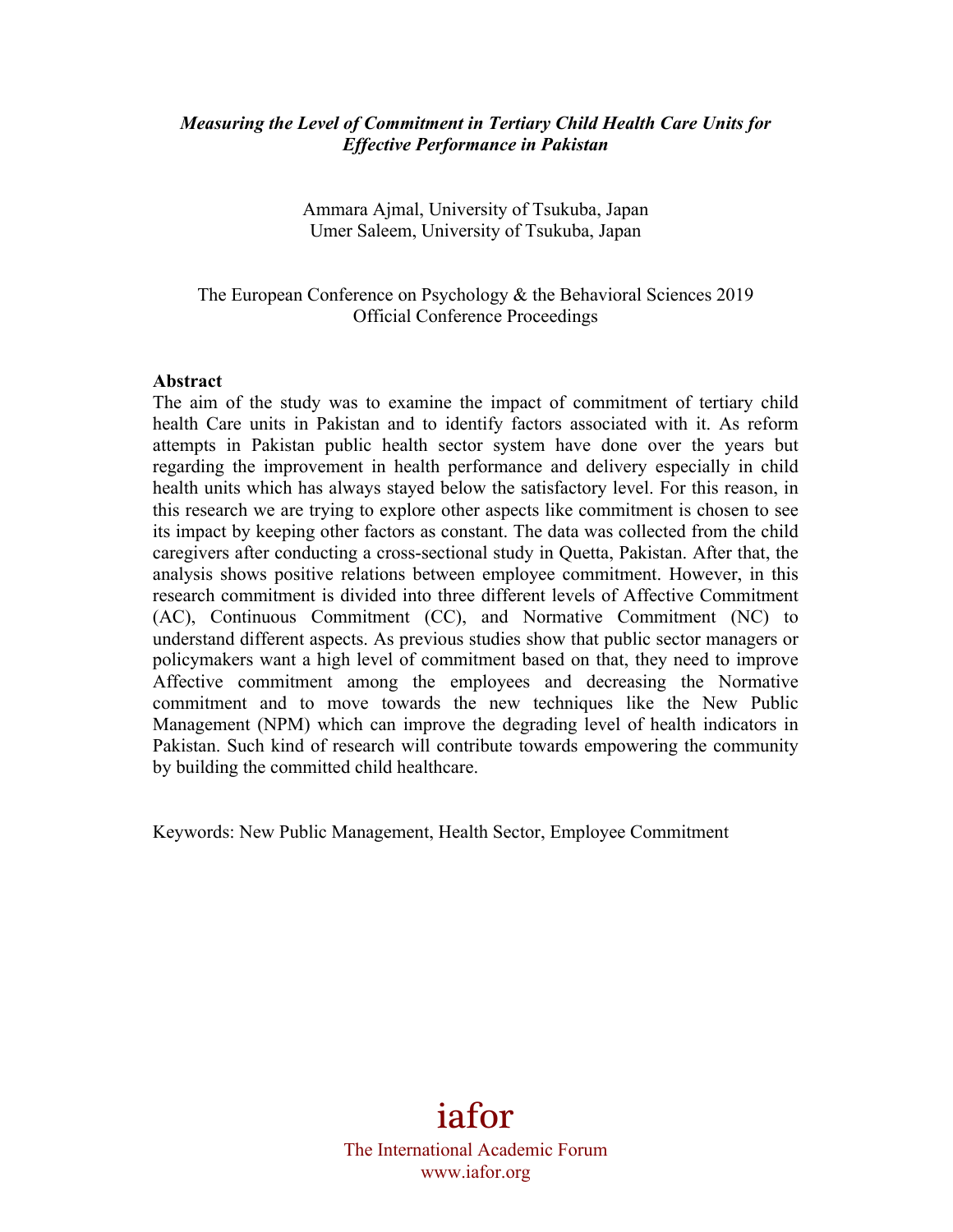#### **Introduction**

Employee commitment is a psychological bonding of an employee to its organization. The measure of level of one's commitment to its organization shows the engagement of an employee. The more he/she is committed, the more the level of commitment towards the organizational goal would be possible to attain. Committed employees are the asset of a progressive organization which ultimately leads the organization to the tremendous success which it strives to achieve.

The current rapid change in Health care facilities and global race of competition, it is hard to work properly at the optimal level without committed employees. Employee commitment is one of the vital components for the effectiveness of employees and organization (Armstrong & Baron, 2005). Health care organizations are focusing on designing policies to enhance work engagement and the level of commitment among employees. To retain the employees for efficient performance is mandatory for the development of the organization (Bashir & Ismail Ramay, 2010). Committed employees are the asset for every organization striving to achieve its goal. Therefore, it is necessary to build the ability of the organization to make the employee efficient. Commitment implies an aim to persist the line of action which is to be achieved or to be reached. It is, said that the organizations which try to encourage commitment among their employees are supposed to attain the constancy and overcome the effect of turnover which sometimes is costly for the organization. The most common perception of the employer or managers is that if the employees are committed, then they are more probable to go the extra mile and they won't hesitate to work more devotedly for the organizational goal. Some researchers explain that commitment does indeed play a vital role in reducing the negative aspects like a turnover (Tett& Meyer, 1993; Herscovitch, &Topolnytsky, 2002; Morin, Meyer, McInerney, Marsh, & Ganotice, 2015). For that reason, researches have been trying to find ways and testing the three-component model for commitment. The three-component model has established that commitment can be characterized by different aspect which can vary regarding mindsets as an obligation, cost, and benefits (Meyer & Allen, 1991, 1997). As employees who have a strong affective commitment like high Affective Commitment Score (ACS) scores stay and work for the organization because they are willing to. Then, on the other hand, those employees who have strong normative commitment have high Normative Commitment Score (NCS) scores, just stay with the organization because at that instant of time they feel they must. And for those who have strong continuance commitment with high Continuance Commitment Score (CCS) scores have the thinking in mind which says because they have to do so to earn their way of living.

The values that are critical for large organization includes employees' commitment to its organization and when organization appraises commitment it causes a decrease in the graph of withdrawal behavior which includes desertion. Various observations intact studies show employee commitment as the pillar of one's organization's success and leadership style( (Lo, Ramayah, & Min, 2009) also the employees with a higher level of commitment show fewer chances of withdrawal behavior. Committed employees are at a higher level of contentment to their jobs. Thus there is no dilemma saying that engaging an employee in the right way opens the door to success very fast. There is a need to dig out the way to lesson down the less committed employees of an organization and nailing down the committed employees to be retained.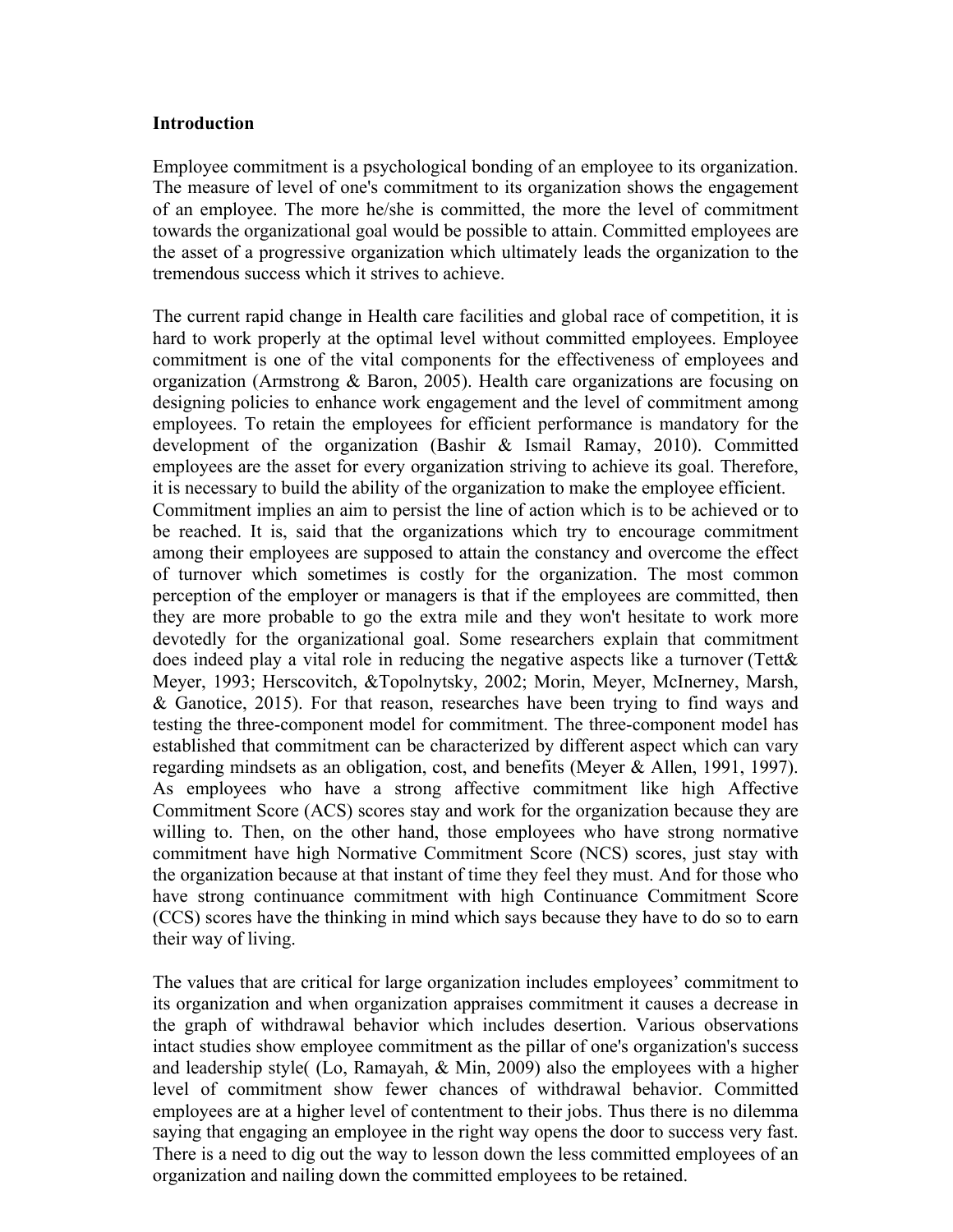The fact has been globalized that mandatory element in deciding an organization's success is the performance of its workers (Ajila&Abiola, 2004). Making the workers work efficiently is also a way each manager should know to make organization at getting success. Thus, vigilant employees are the foundation of employee commitment. For a dynamic working environment that we see especially in the public services sector committed employees establishes the social capital that eases the learning behavior in an organization. Thus, organization has the intellectuals who are the main assets of the organization (Hunjra, 2010) and employees' time, and energy is the primary elements of an organization (Hunjra, 2010). Influential factors which are primary determinants of employee commitment includes things like leadership style of the managers like organizational equality (Ponnu &Chuah, 2010; Karakuş, 2018). If highly committed workers are to be compared with low committed workers, we get a defined line explaining the difference. Highly committed workers to owe the organization as if it belongs to them whereas low committed employees never put their interests in making organization excel. Attractive job offers fetch the employees and resulting in their departure from the organization. The main idea of the whole argument is that committed individuals to engage themselves in such a way that they improve the levels of the organization because they consider themselves as an elemental part of the organization. Where less committed individuals never put their interest, they seem to be narcissistic; they do not show any bondage with the organization and shows fewer concerns with the organization's success.

Employee commitment is defined in many ways by different authors. Akintayo (2010) explained it as a degree to which an employee is an adherent to its organization, at the same time Zheng, (2010) explained it as conduct of employee to its organization and conduct can be of various components. Employee commitment as an extent of attachment and loyalist that employees show towards the organization (Ongori, 2007; Haider et al., 2015).

Various studies have revealed this relationship of an employee to its organization. Like Khan (2010), showed the impact of employee commitment by taking a sample size of 153 employees which were working in public and private sector working in very industrialized oil and gas industry which he analyzed. He concluded and encouraged the managers to cherish the workers to improve their performance and thus increasing organizational productivity.

In Pakistan, the public sector effectiveness is extremely dreadful as per world governance indicators, as it is a most reliable source in measuring the government effectiveness, as it clearly shows that Pakistan. It is among the least efficient group of countries despite all efforts towards reforming the Public sector which is being discussed in detail in further chapters. The government sector is not able to produce the desired results which meant to. The table below shows a complete overview from 2005 till 2015 as in 2005 Pakistan score in Government effectiveness was -0.42 which is coming year fell to the lowest of -0.81 in 2011 for the last year it was about -0.66 which is still very low. In 2015 the Government effectiveness rank was measured 27.40, Government effectiveness for lower range lied at 15.79 and for government effectiveness at the upper position was 43.06.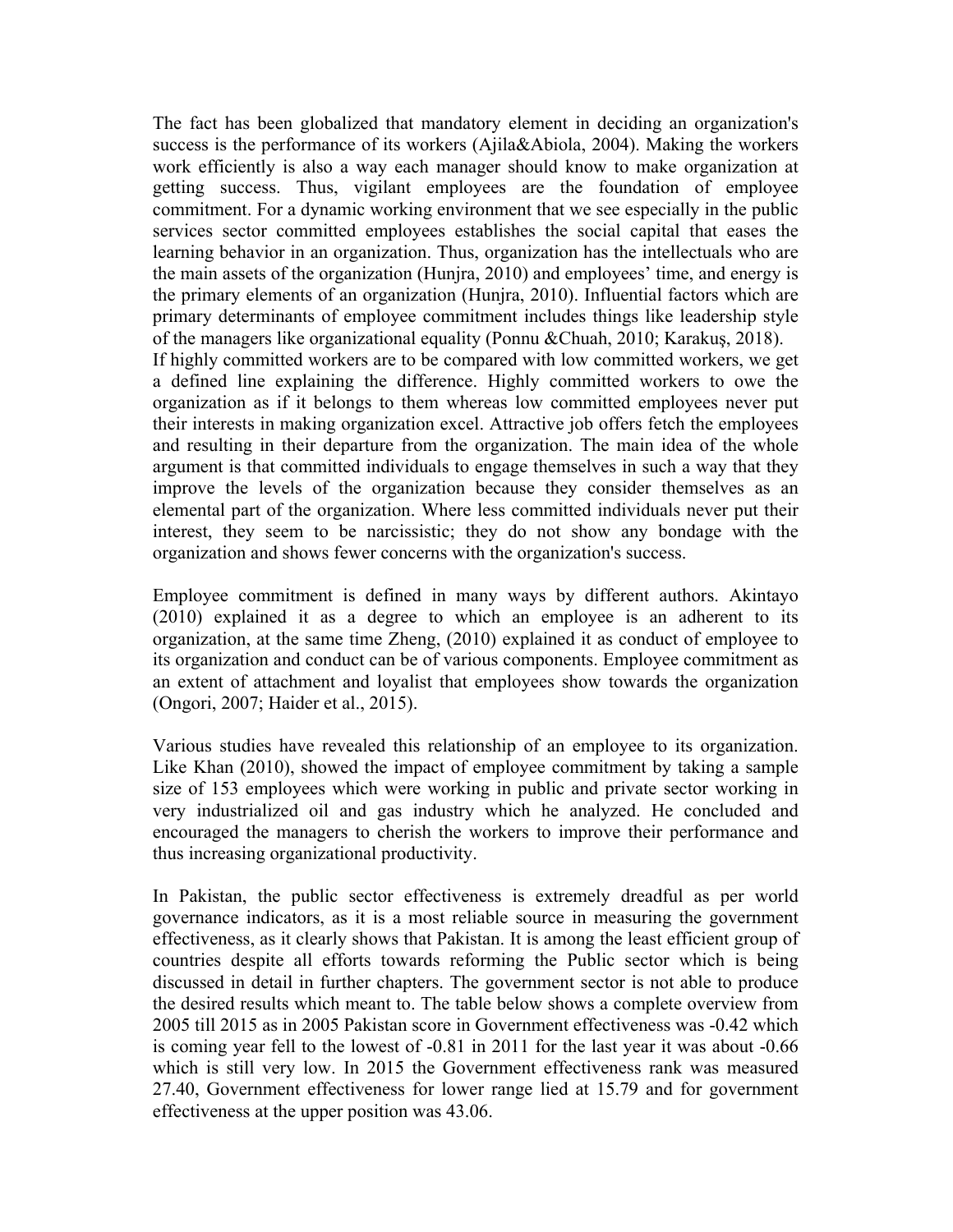|      |              | Governmen<br>t<br><b>Effectivenes</b> | Government<br><b>Effectivenes</b> | <b>Governmen</b><br><b>Effectivenes</b> | Government<br><b>Effectivenes</b> | Government<br><b>Effectiveness</b> |
|------|--------------|---------------------------------------|-----------------------------------|-----------------------------------------|-----------------------------------|------------------------------------|
|      | <b>Scale</b> | s Estimate                            | s, Standard<br>error              | s Rank                                  | s, Lower                          | , Upper                            |
| 2005 | units        | $-.42$                                | .17                               | 40.00                                   | 27.67                             | 51.46                              |
| 2006 | units        | $-.36$                                | .17                               | 41.95                                   | 29.13                             | 53.40                              |
| 2007 | units        | $-.46$                                | .19                               | 38.83                                   | 24.15                             | 51.21                              |
| 2008 | units        | $-.70$                                | .19                               | 28.64                                   | 14.98                             | 41.55                              |
| 2009 | units        | $-.78$                                | .19                               | 24.88                                   | 11.43                             | 40.95                              |
| 2010 | units        | $-.76$                                | .19                               | 24.88                                   | 13.81                             | 40.00                              |
| 2011 | units        | $-.81$                                | .19                               | 21.33                                   | 12.74                             | 39.15                              |
| 2012 | units        | $-.78$                                | .19                               | 25.12                                   | 13.68                             | 39.62                              |
| 2013 | units        | $-.79$                                | .19                               | 24.17                                   | 14.15                             | 37.74                              |
| 2014 | units        | $-.75$                                | .20                               | 22.60                                   | 15.31                             | 37.32                              |
| 2015 | units        | $-.66$                                | .20                               | 27.40                                   | 15.79                             | 43.06                              |

Table 1: Worldwide Governance Indicators report combined and individual governance over the period  $1996-2015$ <sup>1</sup>

In the last decade, many studies are dealing with this subject. However, looking for the variability of level of commitment among the health care employees will make a valuable addition in existing knowledge and will direct the health policies to enhance the commitment level to achieve the better goals.

Employee commitment is supposed to be a determinant for achieving organizational goals as the less committed employee will least bother about organization objectives. It is very less likely that they would never put their energies to an organization's success as they will only work for their personnel benefits and growth. Employees with less commitment do not consider them as a part of the organization they treat themselves as they are from outside and do not consider themselves as members for a long period. A more lucrative job will likely attract them, and they will leave their organization for that job regardless of thinking what effect it would have on the organization they are working. On the other hand, workers with a high commitment to an organization consider them as a valuable component of the organization. These employees treat any threat to the organization as a danger to themselves as these types of employees involve themselves in the organization's mission, core values, and works which make their jobs better. In short, these employees own the organization and works full-heartedly.

 

<sup>&</sup>lt;sup>1</sup>The governance indicators presented here reflect the statistical compilation of responses on the quality of *governance* 

*Measure description:*

*Estimate: -Estimate of governance (ranges from approximately -2.5 (weak) to 2.5 (strong) governance performance)*

*<sup>\*</sup>Standard error (StdErr):-\*Standard error reflects variability around the point estimate of governance.*

*<sup>\*</sup>Rank:- \*Percentile rank among all countries (ranges from 0 (lowest) to 100 (highest) rank)*

*Lower: - Lower bound of 90% confidence interval for governance, in percentile rank terms*

*<sup>\*</sup>Upper:- \*Upper bound of 90% confidence interval for governance, in percentile rank terms*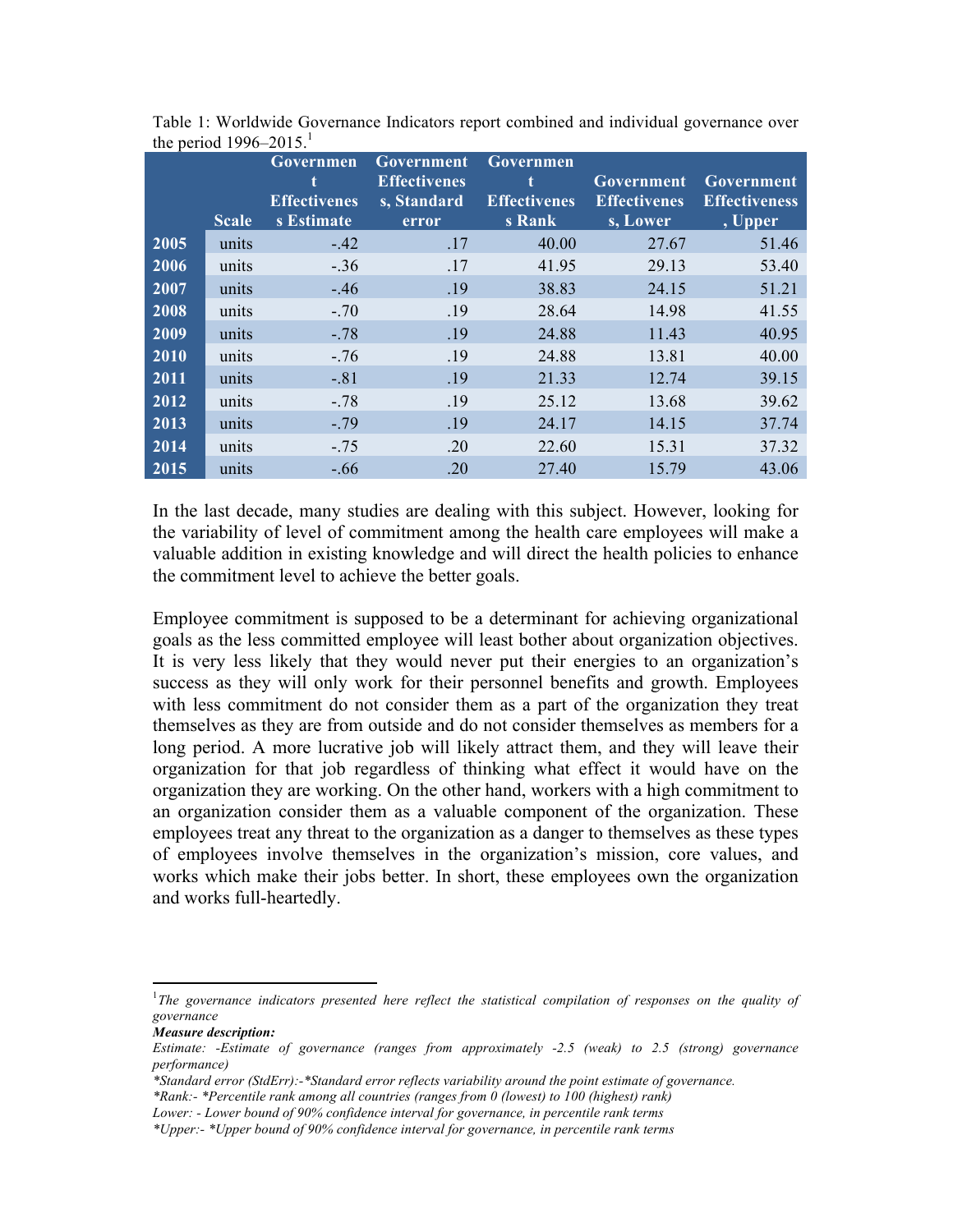The research question which is put forward and tried to address in the paper is as, "what aspects affect the employee commitment in public sector organizations in Pakistan?" and the research objective is "to measure the level of employee commitment in tertiary health care units in Pakistan. The goal of this research is to see the relationship between employee commitment by keeping employee commitment as one of the major variables. The idea behind the research is to check the impact of employee commitment on organizational effectiveness.

The study is intended to develop a link in Pakistan working environment more specifically in the context of public sector organization like the Health care sector in Pakistan. After the validation of such kind of a relationship, if so exists, administrators or managers of organizations can adopt various numbers of strategies to improvise the level of productivity in their organization and improve employees' commitment. The significance for selecting this topic for this paper is to give some insights on the crucial and prevailing problem of the health care units focusing on the public sector in Balochistan where the sample data was collected from Sundaman Provisional Hospital Quetta, Balochistan. In these hospitals, the commitment of its employees is not evaluated which would ultimately lead to the degradation of the health sector in Pakistan. Unfortunately, the government has highlighted these problems many times, but it's not been solved to date.

The study is intended to develop a link in Pakistan working environment more specifically in the context of public sector organization like the Health care sector in Pakistan. After the validation of such kind of a relationship, if so exists, administrators or managers of organizations can adopt various numbers of strategies to improvise the level of productivity in their organization and improve employees' commitment. The significance for selecting this topic for this paper is to give some insights on the crucial and prevailing problem of the health care units focusing on the public sector in Balochistan where the sample data was collected from Sundaman Provisional Hospital Quetta, Balochistan. In these hospitals, the commitment of its employees is not evaluated which would ultimately lead to the degradation of the health sector in Pakistan. Unfortunately, the government has highlighted these problems many times, but it's not been solved to date.

#### **Methodology and Data**

The side-bet theory of employee commitment which is based on Howard Becker's (1960) notion. The side bet have close relationship between employee commitment and employee behavior but as the scientific knowledge got more advanced they used different dimensions even then they still use Becker affect in later concepts of commitment. Even the influence of the side-bet theory is obvious to be seen in Meyer and Allen's Scale (1991), which is called the Continuance Commitment. This advanced scale was an instrument for the better testing of the continuance commitment or side-bet approach as its see the three dimensions of employee commitment which were outlined by Meyer and Allen (1991,1997).

After taking into account the research design and problems, the questionnaire has been developed but mainly basing it on Meyer and Allen (1991), (Mowday, Steers, and Porter, 1979; O'Reilly & Chatman, 1986). As Meyer and Allen focused on the dimensions of commitment which have the flexibility in changing the questionnaire as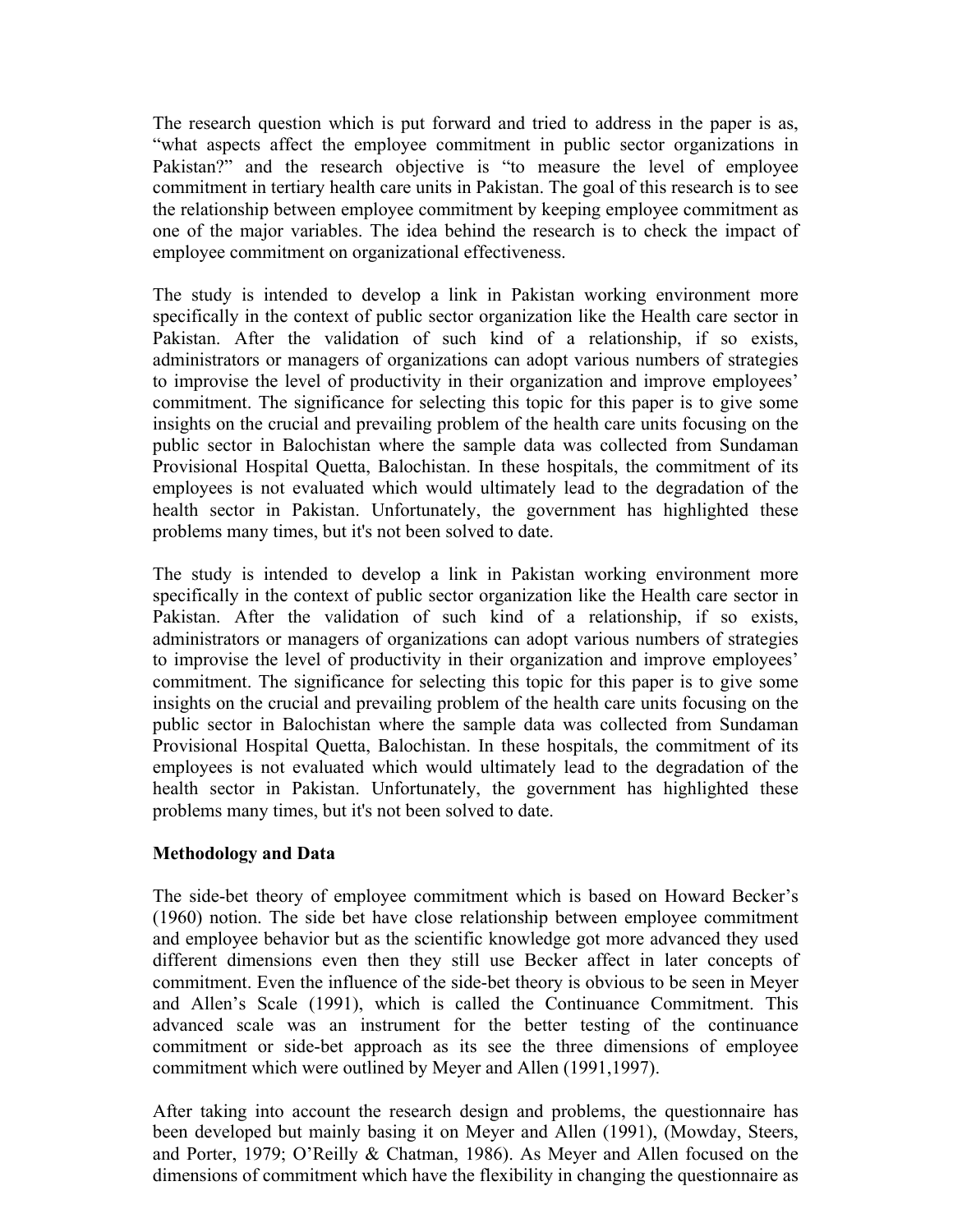per the environment. Secondly, it provided a base for further researchers like Mowday (1979) and O`Reilly and Chatman (1986) focusing the same dimensions. So using the Three-Component Model (TCM) of commitment (Meyer & Allen, 1991;1997) gives you a broader overview for measuring employee commitment.

In this study, the populations for this study are the employees in health care units in Balochistan, Quetta. It was tried to cover all the employees working in the childcare units so that the size of respondent won't be less but due to limitations of time and resources, this study wants just kept for only one organization. Probability sampling is used for the research; as in this type of sampling, each member of the have an equal chance to be a part of the sample.

The Questionnaire is developed and is to be filled out by the respondents. The questionnaire is used to measure employee commitment as one key variable to measure commitment. The first section of the questionnaire will be investigating about the respondent's demographical characteristics as we asked the following which includes the dependent variables:

- 1. Gender
- 2. Marital Status
- 3. Age
- 4. Managerial level
- 5. Experience in years
- 6. Qualification

To protect the privacy of the respondents, the questionnaire was designed by keeping this in mind for this reason the individuals were not asked to mention their names, and neither were asked to disclose their identity by any mean. Secondly, it was ensured to keep the information about each respondent confidential.

## **Results of Survey**

For this study, we have taken the questionnaire to be filled which include three types of commitment Affective, Continous, and Normative Commitment to each type of commitment measure we have eight different variables which combine to give a score for the kind of commitment. As there are many variables, it is important to run the factor analysis as to see the relationship between these variables. For that factor analysis is done which shows the following results.The Questionnaire was comprised of three different types of commitment levels as Affective, Continuous, and Normative all had eight questions to measure the level of each type, and the scale was from 1 to 5, as 1 means strongly disagree, and 5 is for strongly agree. One individual can score a minimum of 5 and a maximum of 40. In this regard, the average, mean, median is calculated based on the scale and values explained above. The total number of observations which have been analyzed for all the study is n=52.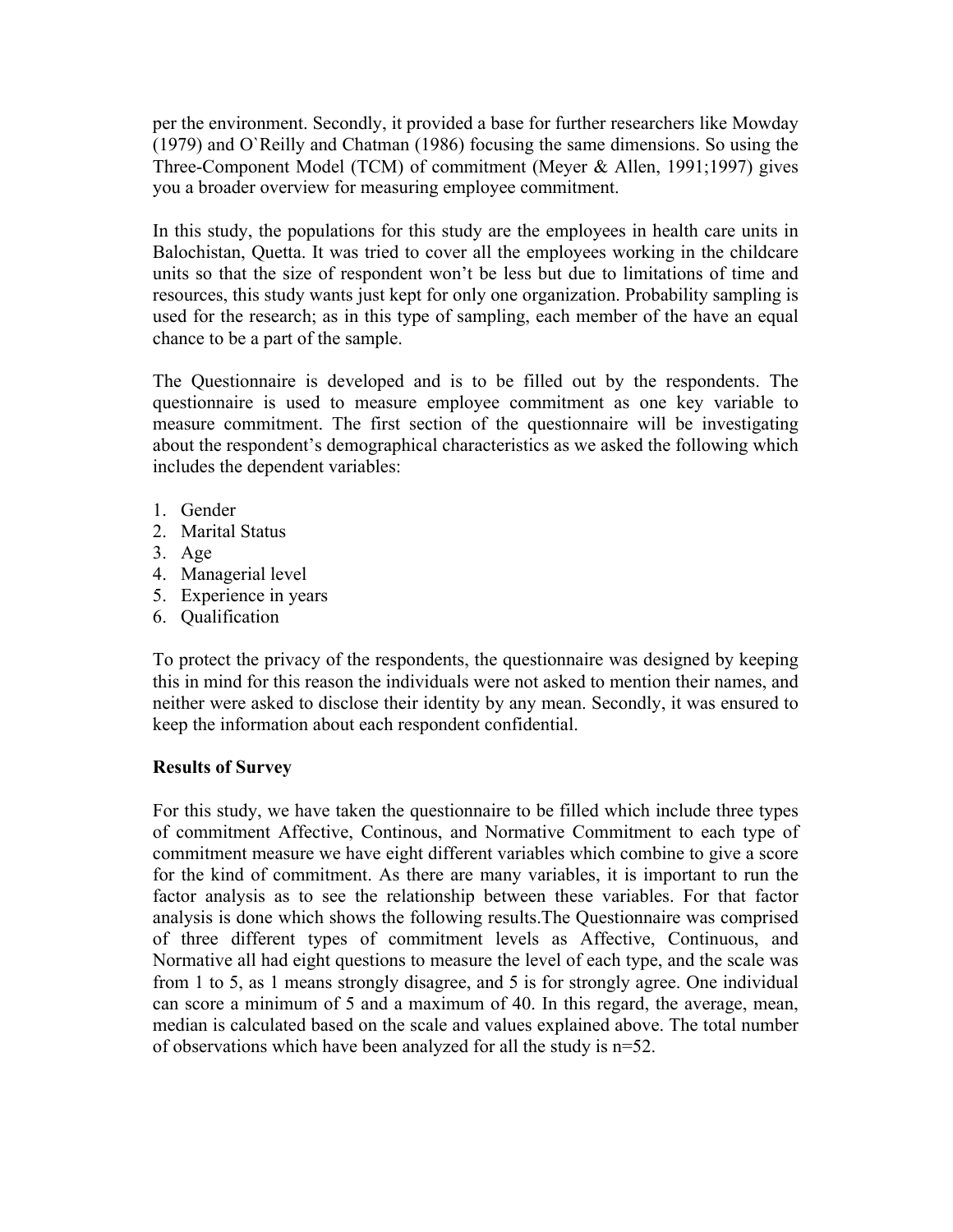## Table 2: KMO and Bartlett's Test Affective Commitment

| Kaiser-Meyer-Olkin Measure of Sampling Adequacy | .516               |        |
|-------------------------------------------------|--------------------|--------|
| <b>Bartlett's Test of Sphericity</b>            | Approx. Chi-Square | 67.163 |
|                                                 | df                 |        |
|                                                 | Sig.               | 000    |

# Table 3: KMO and Bartlett's Test Continuous Commitment Kaiser-Meyer-Olkin Measure of Sampling Adequacy .613 Bartlett's Test of Sphericity Approx. Chi-Square 45.337  $df$  28  $Sig.$  .  $020$

#### Table 4: KMO and Bartlett's Test Normative Commitment

| Kaiser-Meyer-Olkin Measure of Sampling Adequacy. | .440               |        |
|--------------------------------------------------|--------------------|--------|
| <b>Bartlett's Test of Sphericity</b>             | Approx. Chi-Square | 45.264 |
|                                                  | df                 | 28     |
|                                                  | $\mathrm{Sig.}$    |        |

The value of KMO test value is 0.516, 0.613 for the affective and commitment scores respectively shows appropriate values which are in the appropriate range from 1 to 0.5. Other than normative which is 0.440 which is close to 0.5 the other two are in range. The other test Bartlett`s test show 0.000. 0.020 and 0.021 value of the variable significance level and factor analysis for the affective, continuous and normative on the given data set is appropriate to be done.

## *Gender Level Commitment Analysis:*

The following reflects the average scores of the three level of commitment affective, continuous and normative as in comparison to the gender level which is divided in two male and female. The analysis of the result shows that the level of average affective commitment score is 27.44 in males as compared to 25.56 in females. The females have a higher average score in Normative commitment which is 27.67 whereas males average score in normative is 26.53.

| Table 5:                               |             |        |  |
|----------------------------------------|-------------|--------|--|
|                                        | Gender      |        |  |
|                                        | <b>Male</b> | Female |  |
| <b>Average of Affective Commitment</b> | 27.44       | 25.56  |  |
| Average of Continuous Commitment       | 26.51       | 24.89  |  |
| <b>Average of Normative Commitment</b> | 26.53       | 27.67  |  |

| able |  |
|------|--|
|      |  |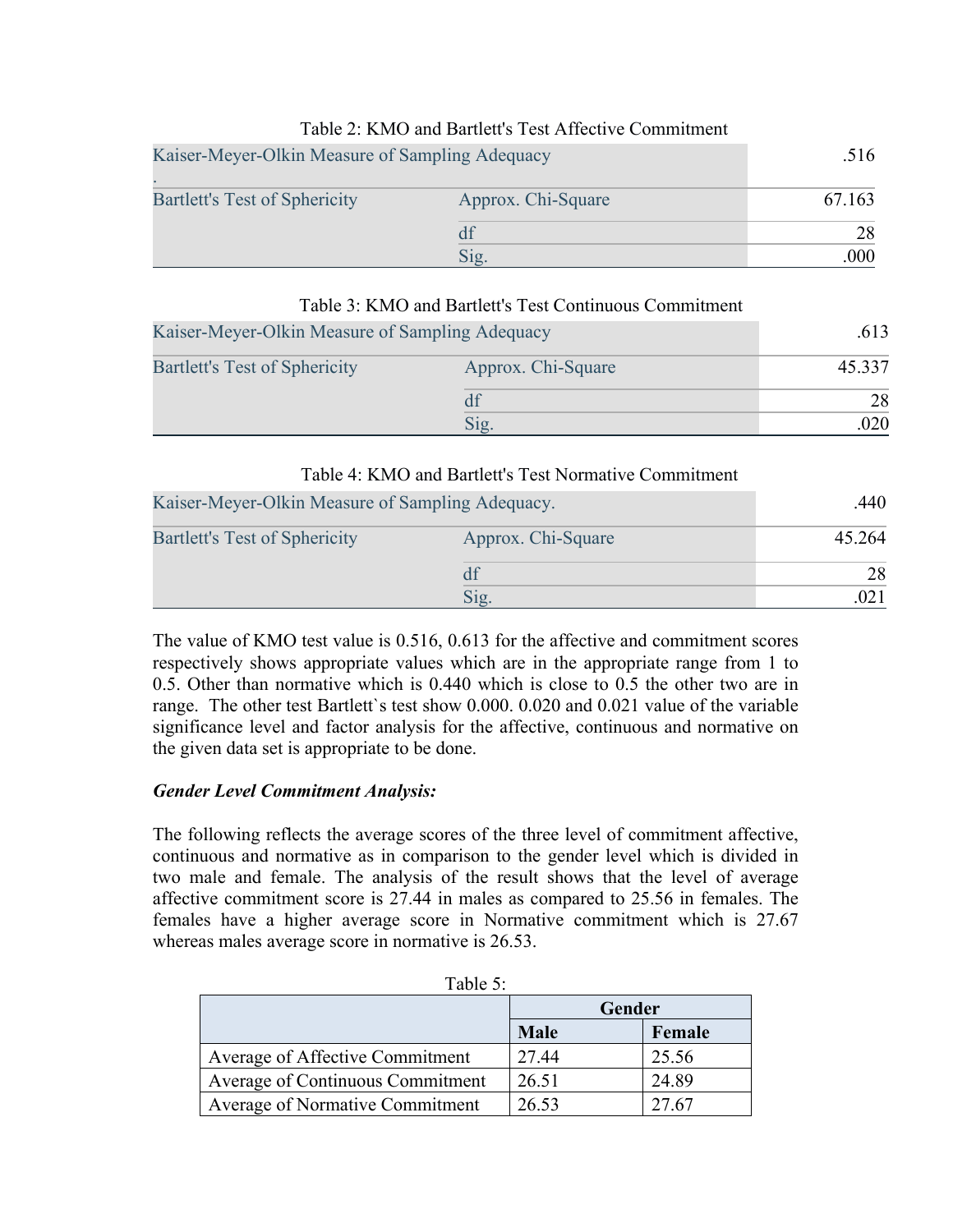

Figure 1: Commitment Level by Gender

## *Marital Level Commitment Analysis:*

Marital status has two groups married and unmarried, as it was compared with three levels of commitment affective, continuous and normative. It shows that unmarried employees have much higher level of average effective commitment score of 27.91 in comparison to the married average score of 25.74. The married employees have a higher score of average normative commitment score of 26.32. that shows that unmarried employees are much more committed and are able to perform more than the married counterparts.

| `able |  |
|-------|--|
|       |  |

|                                        | : Marital Status |                  |
|----------------------------------------|------------------|------------------|
|                                        | <b>Married</b>   | <b>Unmarried</b> |
| Average of Affective Commitment        | 25.74            | 2791             |
| Average of Continuous Commitment       | 25.63            | 26.58            |
| <b>Average of Normative Commitment</b> | 26.32            | 26.97            |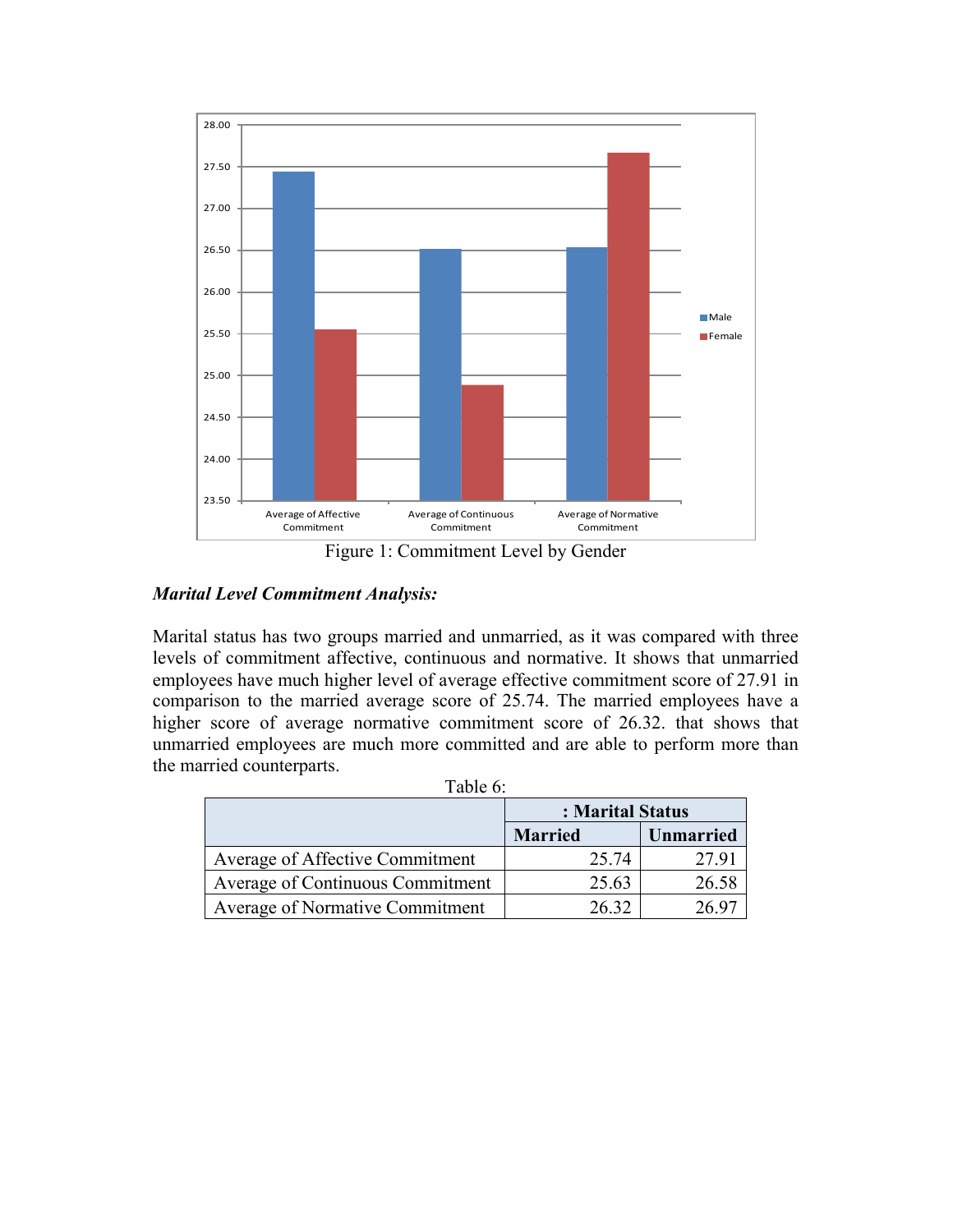

Figure 2: Commitment Level by Martial Status

## *Age Level Commitment Analysis*

The Questionnaire which was filled by the respondent they were asked for their age groups as to see the level of commitment in which age group is more and also to see which type of commitment score is more. The table and graph below show that the employees in range 51-60 showed a high average score of 28.37 in affective commitment. For the age group, 41-50 had continuous and normative score at same level 26.67 whereas there affective commitment score is less as 25.22.

The Same trend was seen in range 31-40 there continuous commitment score of 27 which is higher among the other score of 26 and 26.47 for affective and normative commitment respectively. Last range 20-30 showed that like the employees in there 51-60 they have a higher score of 27 in affective commitment other than other scores of 22 and 24 for continuous and normative commitment.

| rabie 7:                               |                   |           |           |       |  |
|----------------------------------------|-------------------|-----------|-----------|-------|--|
|                                        | <b>Age Ranges</b> |           |           |       |  |
|                                        | $20 - 30$         | $31 - 40$ | $41 - 50$ | 51-60 |  |
| <b>Average of Affective Commitment</b> | 27                | 26        | 25.22     | 28.37 |  |
| Average of Continuous Commitment       | 22                | 27        | 26.67     | 25.81 |  |
| <b>Average of Normative Commitment</b> | 24                | 26 47     | 26.67     |       |  |

 $T<sub>1</sub>: T<sub>2</sub>$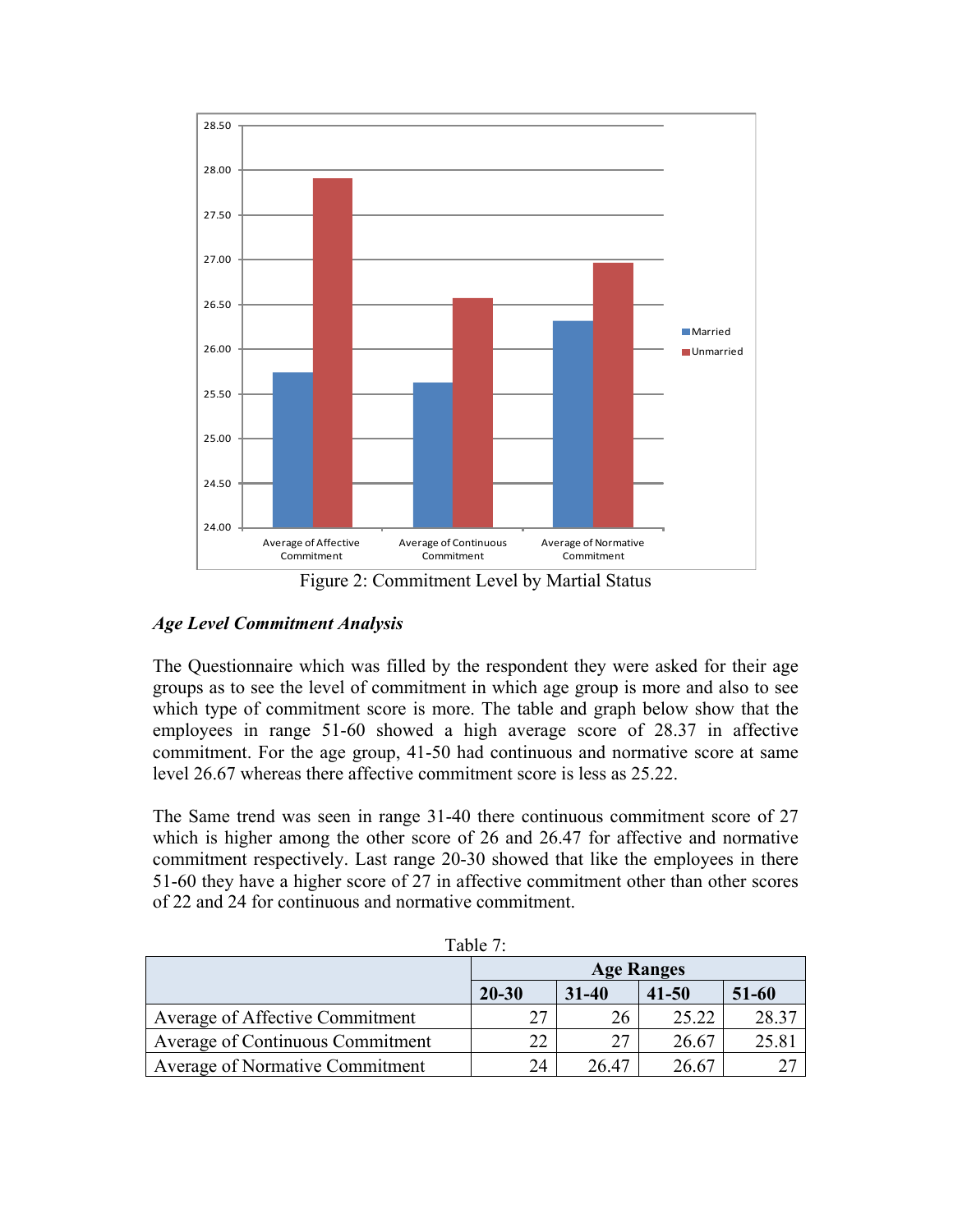

Figure 3: Commitment Level by Age

# *Managerial Level Commitment Analysis*

Based on the data the analysis is made as per the theory of (Meyer & Allen, 1991; Meyer &Herscovitch, 2001) the employee behavior depends on upon its tendency or behavior attachment of his towards the organization which we can analyze in terms of time being sent to the organization at the managerial level. Like in this study we have divided the number of the managerial level into three categorized top level, middle level, and lower level. We can see as which type of managerial level shows which type of commitment and what is the effect of the level of performance as well through this variable, Following are the table showing for each managerial level.

|                                  | Table 8:                 |                |                |
|----------------------------------|--------------------------|----------------|----------------|
|                                  | <b>Managerial Levels</b> |                |                |
|                                  |                          | <b>Middle</b>  | <b>Top</b>     |
|                                  | <b>Low Manager</b>       | <b>Manager</b> | <b>Manager</b> |
| Average of Affective Commitment  | 26.75                    | 26.85          | 27.67          |
| Average of Continuous Commitment | 28.63                    | 26.03          | 25.44          |
| Average of Normative Commitment  | 27                       | 27             | 26.22          |

 $T110$ 

As the table shows that the level of average commitment score when compared in terms of the managerial levels. Like the top level managers have a higher score of affective commitment score of 27.67 as compared to middle and lower level. On the other hand, middle-level managers have higher normative commitment average score of 27, and for lower level managers their continuous commitment score is higher at 28.63. This shows that the government effectiveness in Pakistan as according to World Governance indicators also reflect same results, as Government effectiveness in higher grades is more than the lower grades.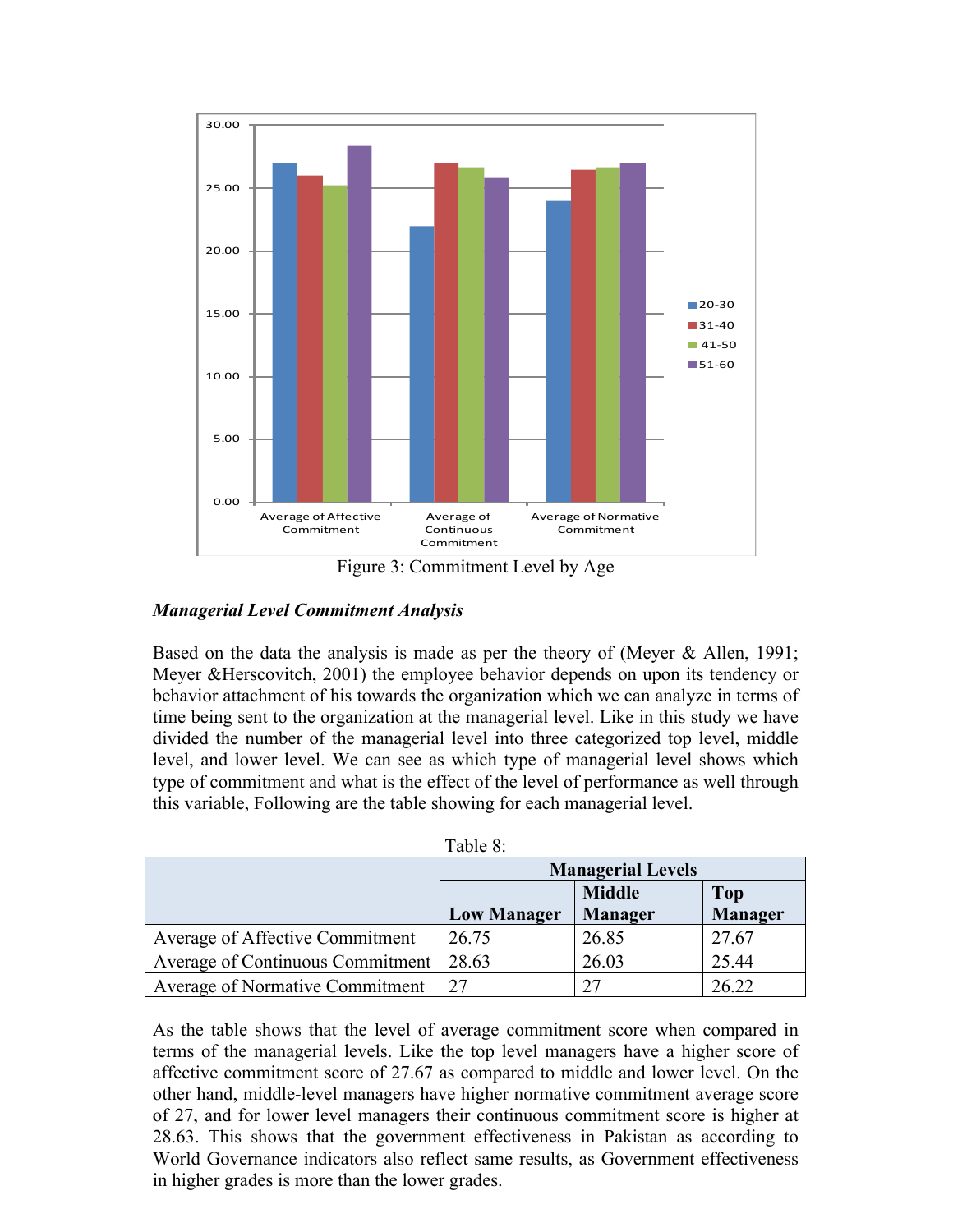

Figure 4: Commitment Level by Managerial wise

## *Experience Based Commitment Analysis:*

The data analysis based on experience when comparing the 1-4 and 12-> experience category shows with more years of experience the more the average score of affective commitment be as 27.18. The category 1-4 has a higher average score of continuous and normative commitment as 30.50 and 30 respectively. As for category 4-8, some have the same score in affective and normative commitment as 26.73 which show that as some sections are showing good performance those individual have a higher score and the sections with low performance is due to low normative commitment. For the category 8-12 there all average scores lie in very close range as 27.24, 27.29, and 27 for affective, continuous and normative respectively showing the mixed pattern with a mixed level of performances.

|                                        | Table 9.          |         |          |          |
|----------------------------------------|-------------------|---------|----------|----------|
|                                        | <b>Experience</b> |         |          |          |
|                                        | $1 - 4$           | $4 - 8$ | $8 - 12$ | $12 - 5$ |
| Average of Affective Commitment        | 27.50             | 26.73   | 27.24    | 27.18    |
| Average of Continuous Commitment       | 30.50             | 25.64   | 27.29    | 25.32    |
| <b>Average of Normative Commitment</b> | 30.00             | 26.73   | 27.00    | 26.23    |

 $Table 9:$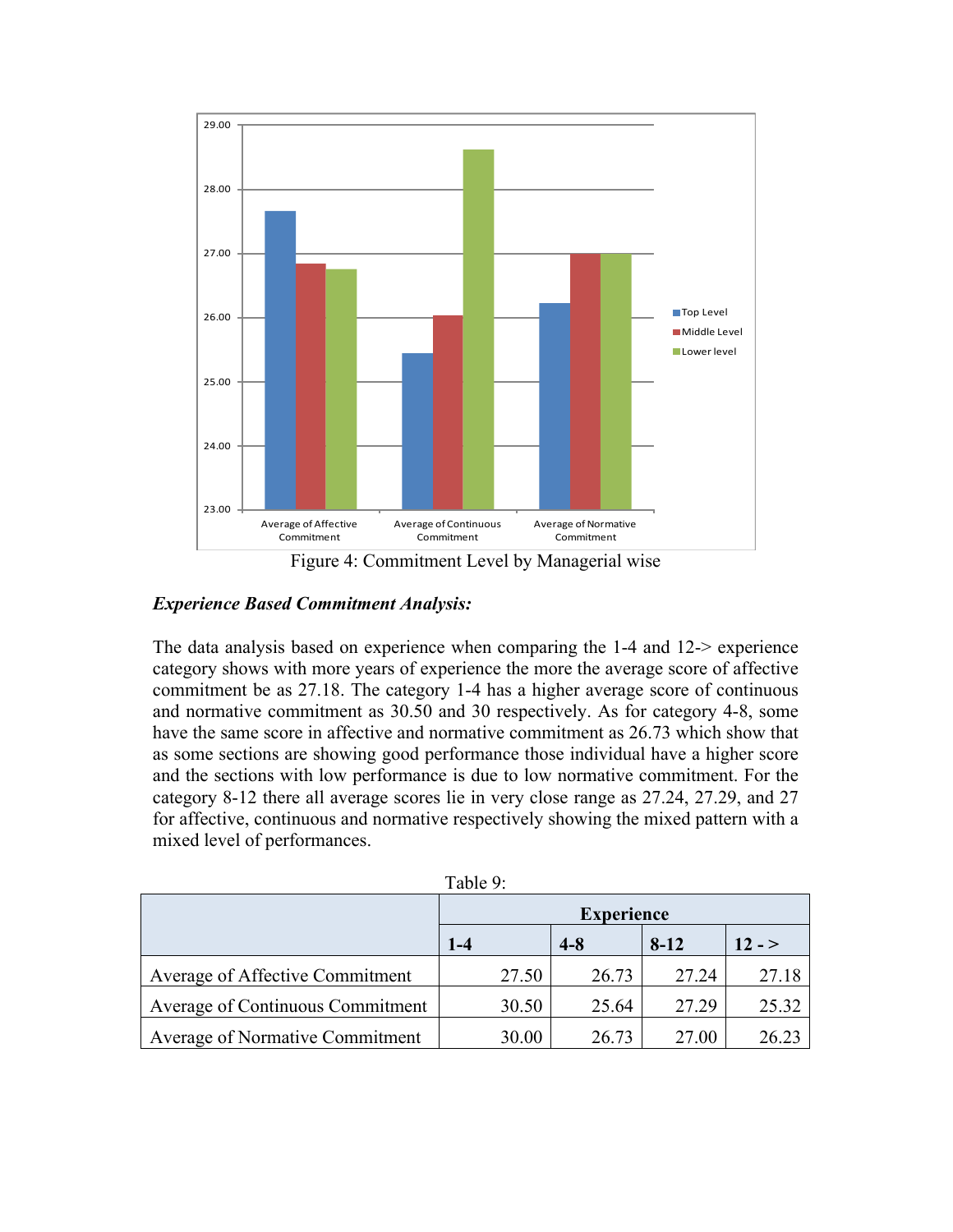

Figure 5: Commitment Level by Experience

## *Qualification Based Commitment Analysis:*

The data which was gathered showed as the employees which have been analyzed are the organizational manager so these managers the minimum qualification is bachelor'slevel, so most response for this is categorized into two set only bachelor's level and masters level. As the data and graph show that the affective commitment average score is higher for the individuals which have attained master's level education. Whereas the employees which have done bachelor's degree have a lower score of 26.67 in affective commitment and 26.33 in continuous commitment but a higher score in normative commitment as 27. That indicate that higher the level of education the higher level of commitment can be expected as the employees become more knowledgeable and skilled to perform is a much more efficient way to the organization'sobjectives, and that will lead to higher level of performance.

| TUUIVIU.                               |                            |                       |  |  |  |
|----------------------------------------|----------------------------|-----------------------|--|--|--|
|                                        | <b>Qualification Level</b> |                       |  |  |  |
|                                        | <b>Bachelor's Level</b>    | <b>Masters Levels</b> |  |  |  |
| Average of Affective Commitment        | 26.67                      | 27.14                 |  |  |  |
| Average of Continuous Commitment       | 26.33                      | 26.22                 |  |  |  |
| <b>Average of Normative Commitment</b> | 27.00                      | 26.7                  |  |  |  |

Table 10: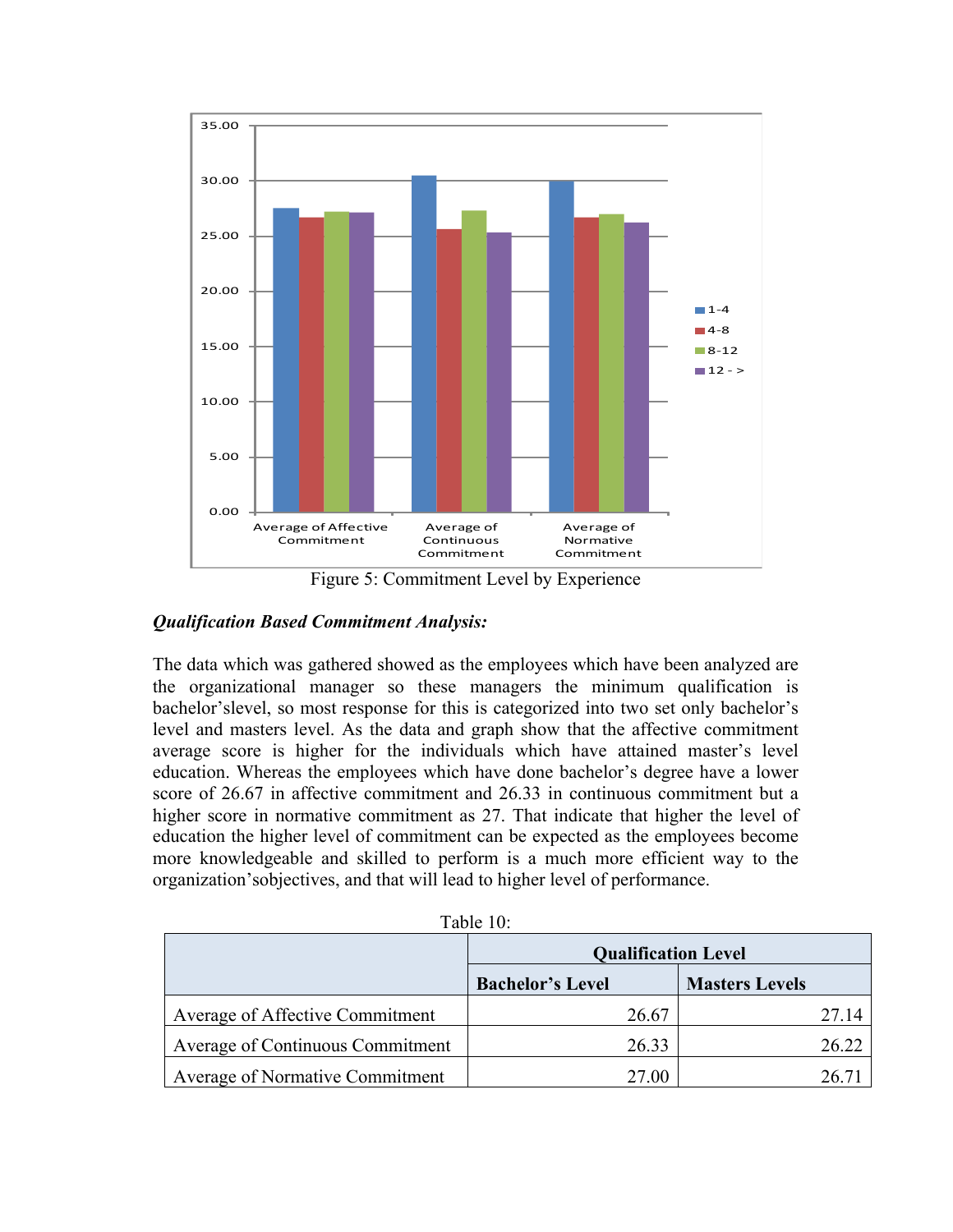

Figure 6: Commitment Level by Qualification

#### **Conclusion**

The purpose of this study was to explore the level of different types of commitment among Health care providers in child health care units. We found that Affective commitment was found higher in males, un-married, higher age, and having experience of 1-4 years and greater than 12 years. After identifying these factors it can help designing policies to enhance the level of commitment to improve service delivery The mechanism of commitment level in the organization, especially in the public sector, showed that only two types of commitment like affective and normative are more significantly related to performance. On the other hand showing no significance or impact towards continuous commitment which is usually found in other organizations as done in earlier studies, which is also different from the theory of commitment as employees show different levels of commitment scores within the same organization. This study comprises of public sector employees, and they show a different mechanism which can explain the mindset which prevails in public health sector in Quetta.

This study was able to find that the three components which we analyzed Affective Commitment, Continuous Commitment, and Normative Commitment can be measured more reliably. However, there was some overlap between Affective and Normative commitment, both were relatively independent of continuance commitment. The results of this research have revealed relationships between the commitment measures, particularly affective and normative commitment for child health care units in Sandeman Hospital Quetta, Pakistan.

In-depth analysis would allow policymakers to design more effective policies decrease the level of employees quitting behavior and on the other hand, it will allow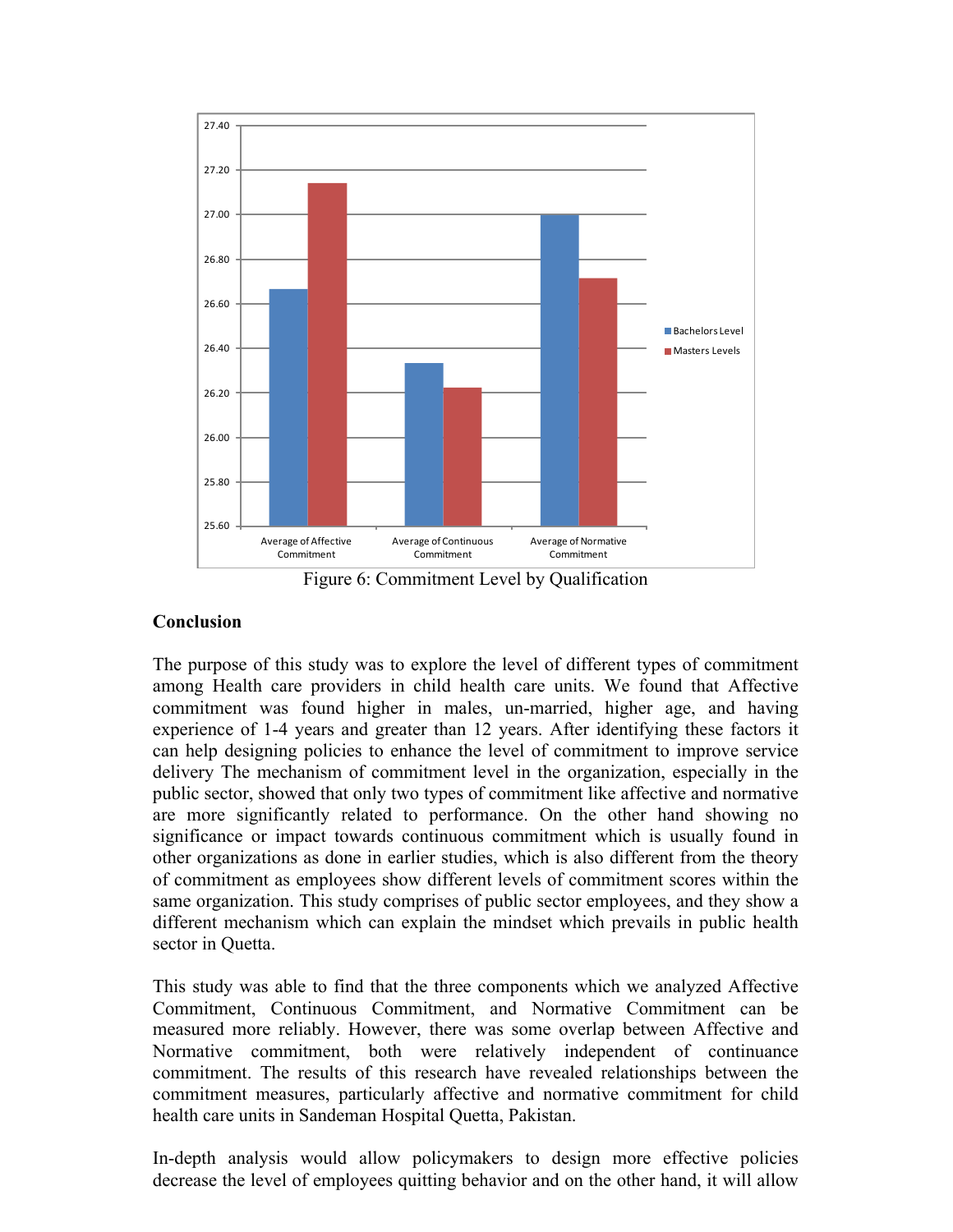enhancing better standards of living for the general public which is suffering due to all these organizational level problems. In addition to that, it will also help to make effective strategies which will enable the policymakers to design in such a way that also helps in the growth of public sector employees. As these employees feel deprived when it comes as of giving benefits to them in shape of perks, promotion, education, training, and most important financial benefits.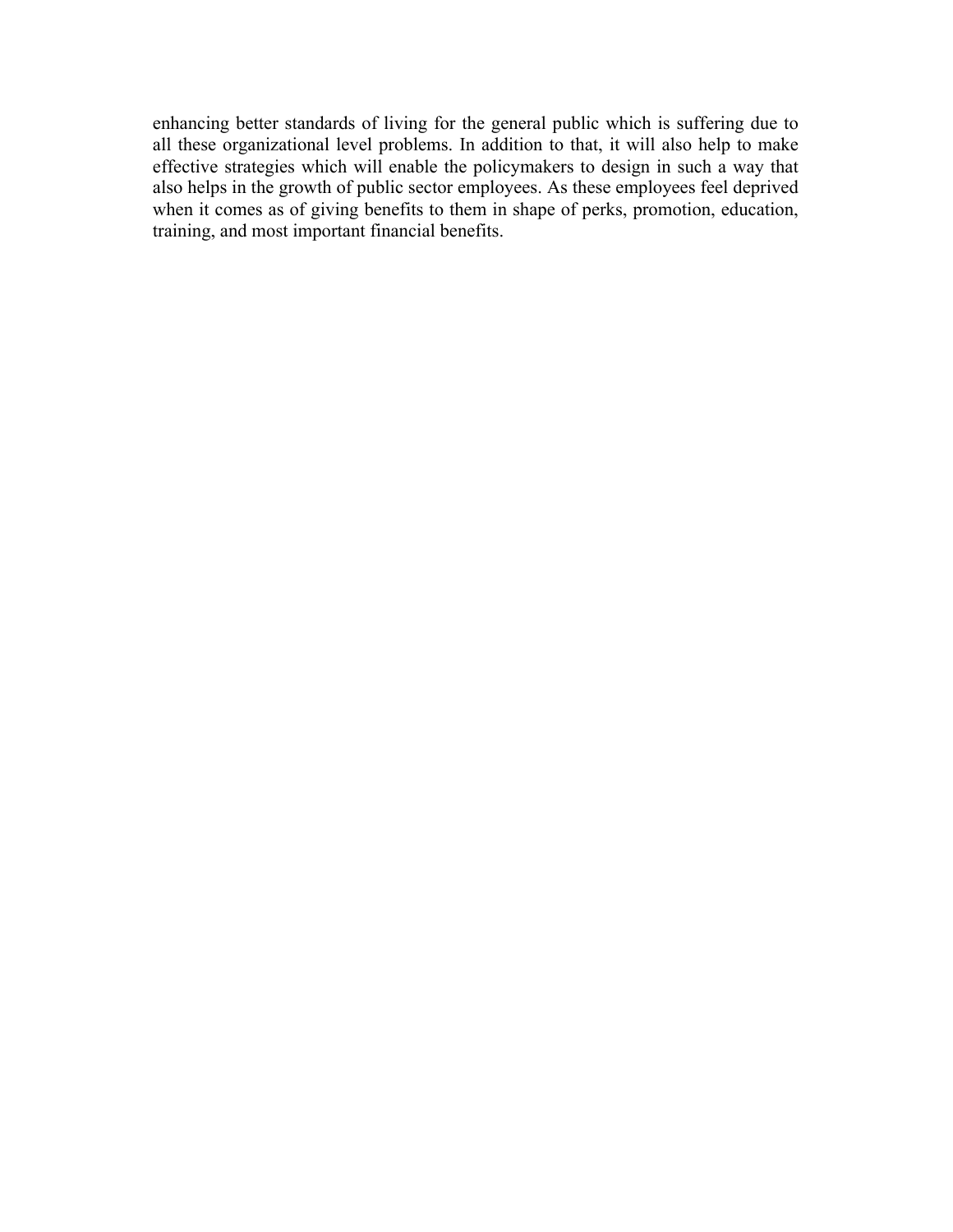#### **References**

Ajila, C., &Abiola, A. (2004). Influence of Rewards on Workers Performance in an Organization. *Journal of Social Sciences*, *8*(1), 7–12.

Akintayo, D. I. (n.d.). *Work-family role conflict and organizational commitment among industrial workers in Nigeria*. 8.

Armstrong, M., & Baron, A. (2005). *Managing Performance: Performance Management in Action*. CIPD Publishing.

Bashir, U., & Ismail Ramay, M. (2010). *Impact of Stress on Employees Job Performance: A Study on Banking Sector of Pakistan* (SSRN Scholarly Paper No. ID 2281979).

Becker, H. S. (1960). Notes on the Concept of Commitment. American Journal of Sociology, 66(1), 32–40. https://doi.org/10.1086/222820

Haider, M., Rasli, A., Akhtar, C. S., Yusoff, R. B. M., Malik, O. M., Aamir, A., … Tariq, F. (2015). The Impact of Human Resource Practices on Employee Retention in the Telecom Sector. *International Journal of Economics and Financial Issues*, *5*(1S), 63–69.

Hunjra, A. I., Chani, D. M. I., Aslam, S., Azam, M., & Rehman, K. U. (2010). *Factors Effecting Job Satisfaction of Employees in Pakistani Banking Sector* (SSRN Scholarly Paper No. ID 1750386).

Karakuş, M. (2018). The Moderating Effect of Gender on the Relationships between Age, Ethical Leadership, and Organizational Commitment. *Journal of Ethnic and Cultural Studies; Istanbul*, *5*(1), 74–84.

Khan, M. R., Ziauddin, J. F., &Ramay, M. I. (2010). The impacts of organizational commitment on employee job performance. *European Journal of Social Sciences*, *15*(3), 292– 298.

Latham, G. P., Borgogni, L., &Petitta, L. (2008). Goal Setting and Performance Management in the Public Sector. *International Public Management Journal*, *11*(4), 385–403.

Lo, M.-C., Ramayah, T., & Min, H. W. (n.d.). *Leadership styles and organizational commitment: A test on Malaysia manufacturing industry*. 7.

Meyer, J. P., & Allen, N. J. (1991). A three-component conceptualization of organizational commitment. *Human Resource Management Review*, *1*(1), 61–89.

Meyer, J. P., & Allen, N. J. (1997). *Commitment in the Workplace: Theory, Research, and Application*. SAGE.

Meyer, J. P., &Herscovitch, L. (2001). Commitment in the workplace: Toward a general model. *Human Resource Management Review*, *11*(3), 299–326.

Meyer, J. P., Stanley, D. J., Herscovitch, L., &Topolnytsky, L. (2002). Affective, Continuance, and Normative Commitment to the Organization: A Meta-analysis of Antecedents, Correlates, and Consequences. *Journal of Vocational Behavior*, *61*(1), 20–52.